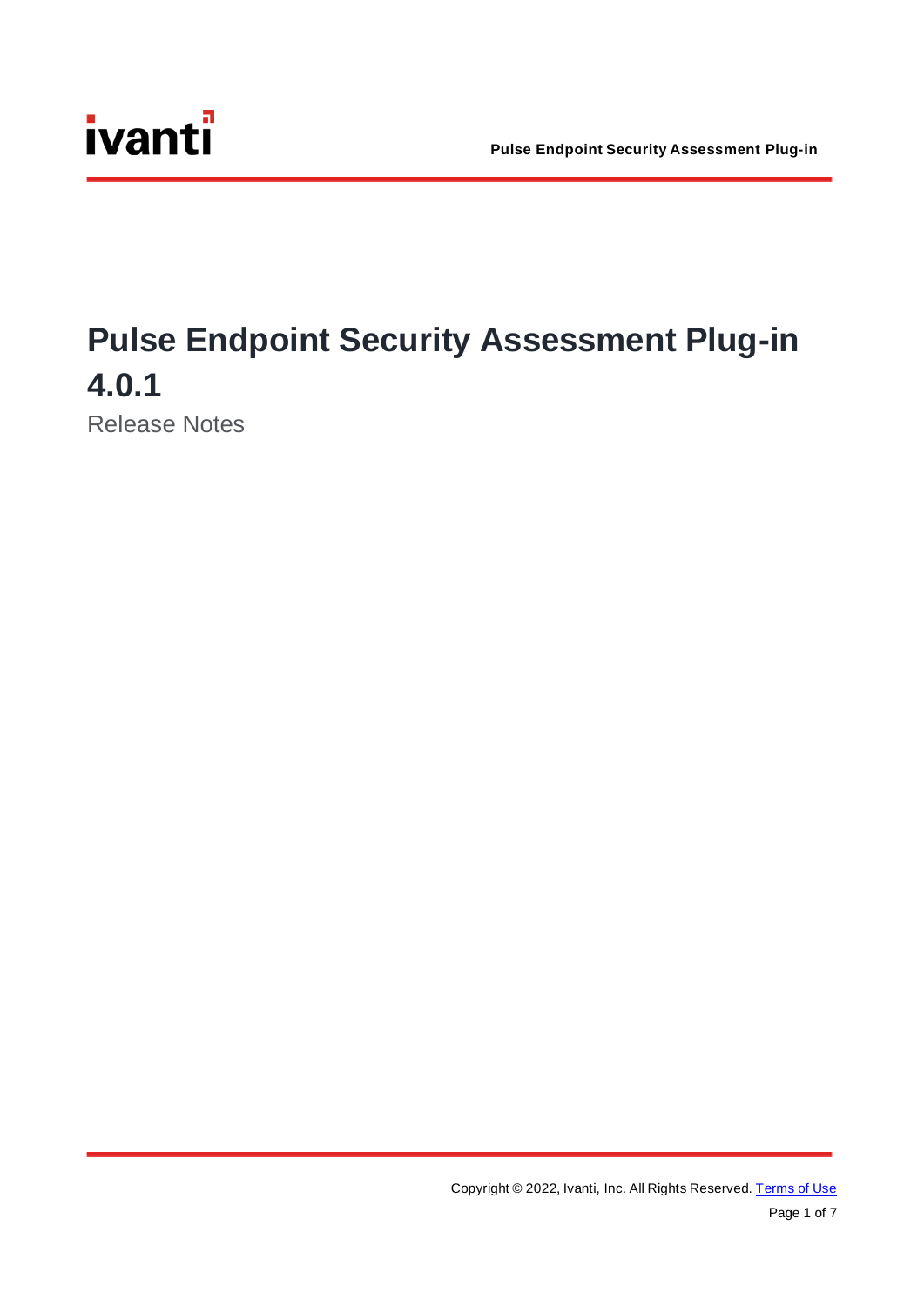#### <span id="page-1-0"></span>**Copyright Notice**

This document is provided strictly as a guide. No guarantees can be provided or expected. This document contains the confidential information and/or proprietary property of Ivanti, Inc. and its affiliates (referred to collectively as "Ivanti") and may not be disclosed or copied without prior written consent of Ivanti.

Ivanti retains the right to make changes to this document or related product specifications and descriptions, at any time, without notice. Ivanti makes no warranty for the use of this document and assumes no responsibility for any errors that can appear in the document, nor does it make a commitment to update the information contained herein. For the most current product information, please visit [www.Ivanti.com.](http://www.ivanti.com/)

Copyright © 2022, Ivanti, Inc. All rights reserved.

Protected by patents, se[e https://www.ivanti.com/patents.](https://www.ivanti.com/patents)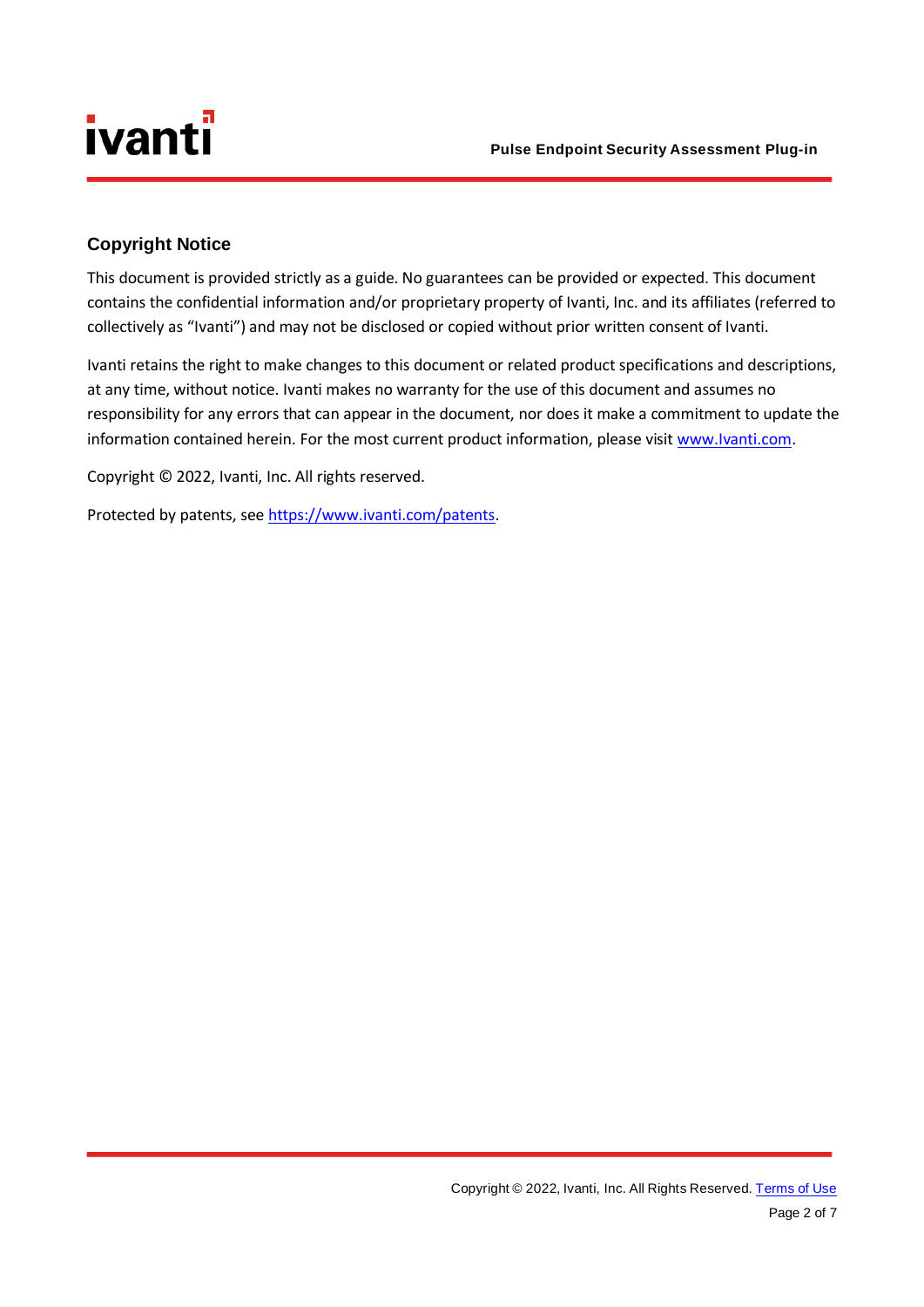#### **Pulse Endpoint Security Assessment Plug-in**

### **Contents**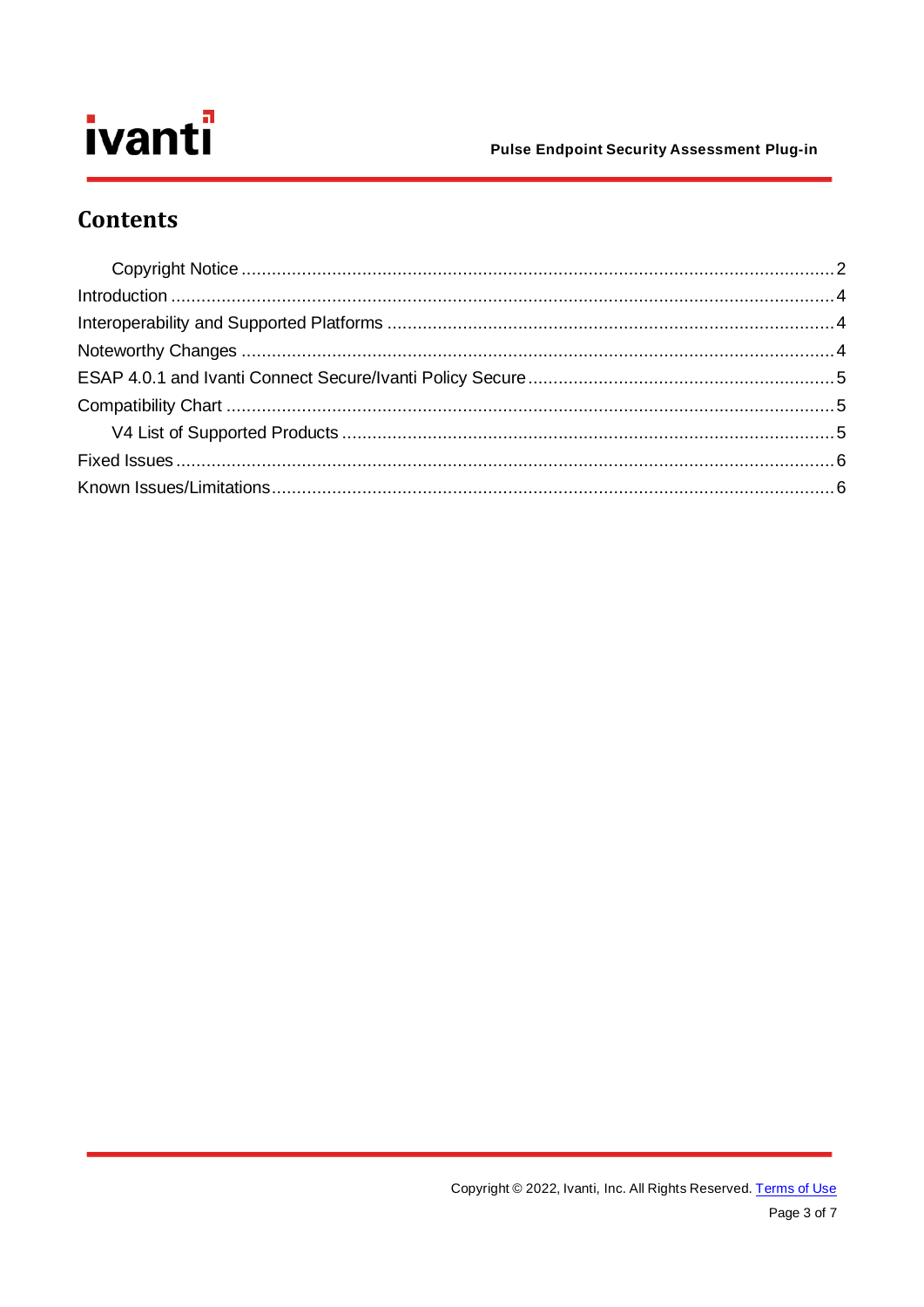### <span id="page-3-0"></span>**Introduction**

V3 SDK Version: Mac and Windows 3.6.11667.2

V4 SDK Version: Windows 4.3.2925.0 Mac 4.3.2534.0

V3V4 Adapter Version: Windows 4.3.1874.0 Mac 4.3.1832.0

**Note:** The SDK embedded in this ESAP version has been tested and qualified to interoperate with an extensive list of endpoint security applications covering most products listed in the supported products list.

<span id="page-3-1"></span>\_\_\_\_\_\_\_\_\_\_\_\_\_\_\_\_\_\_\_\_\_\_\_\_\_\_\_\_\_\_\_\_\_\_\_\_\_\_\_\_\_\_\_\_\_\_\_\_\_\_\_\_\_\_\_\_\_\_\_\_\_\_\_\_\_\_\_\_\_\_\_\_\_\_\_\_\_\_\_\_\_\_\_\_\_\_\_\_\_\_\_\_\_\_\_\_\_\_\_\_\_\_\_\_\_\_\_\_\_\_\_\_\_\_\_\_\_\_\_\_\_\_\_\_\_\_\_\_\_\_\_\_\_\_\_\_\_\_\_\_\_\_\_\_\_\_\_\_

\_\_\_\_\_\_\_\_\_\_\_\_\_\_\_\_\_\_\_\_\_\_\_\_\_\_\_\_\_\_\_\_\_\_\_\_\_\_\_\_\_\_\_\_\_\_\_\_\_\_\_\_\_\_\_\_\_\_\_\_\_\_\_\_\_\_\_\_\_\_\_\_\_\_\_\_\_\_\_\_\_\_\_\_\_\_\_\_\_\_\_\_\_\_\_\_\_\_\_\_\_\_\_\_\_\_\_\_\_\_\_\_\_\_\_\_\_\_\_\_\_\_\_\_\_\_\_\_\_\_\_\_\_\_\_\_\_\_\_\_\_\_\_\_\_\_\_\_

### **Interoperability and Supported Platforms**

Please refer to the **[ESAP Supported Platforms Guide](https://www.ivanti.com/support/product-documentation)** for supported versions of browsers and operating systems in this release.

### <span id="page-3-2"></span>**Noteworthy Changes**

- Ivanti introduced support for consuming the latest OPSWAT SDK Version 4 in 8.2R5 ICS and IPS 5.3 R5 IPS release.
	- OPSWAT SDKs are bundled within our Endpoint Security Assessment Plugin (ESAP). From ESAP 3.0.3 onwards, OPSWAT V4 SDK for Windows and Mac are packaged alongside existing V2 and V3 SDKs
	- Uploading ESAP 3.0.3 or later on PCS 8.2R5 PCS or PPS 5.3R5 releases, we will install OPSWAT V4 SDK version along with V2 and V3 SDKs.
	- On the PCS 8.2R5 and PPS 5.3R5 Admin UI, Administrators have a choice to select whether OPSWAT V3 or V4 SDK will be consumed on the device running PCS 8.2R5 or PPS 5.3R5. Please refer to the section "Activating the OPSWAT SDK Version" in the PCS 8.2R5 and PPS 5.3R5 Administration Guide available on [Techpubs](https://www.ivanti.com/support/product-documentation) website for more information.
	- Endpoint Security Assessment Plug-In (ESAP) provides support for predefined checks on Windows and MAC platforms. ESAP package contains V2, V3 and V4 OPSWAT SDK versions. Support for V2 and V3 OPSWAT SDK is ended. Hence, this ESAP release has only OPSWAT V4 version updated in ESAP package. Refer to KB article http://kb.pulsesecure.net/articles/Pulse\_Technical\_Bulletin/TSB41055 on Pulse Secure site for more details.
	- OPSWAT SDKs are bundled within our Endpoint Security Assessment Plugin (ESAP). From ESAP 3.3.5 onwards, OPSWAT V4 SDK for Windows and Mac are packaged alongside existing V3 SDKs.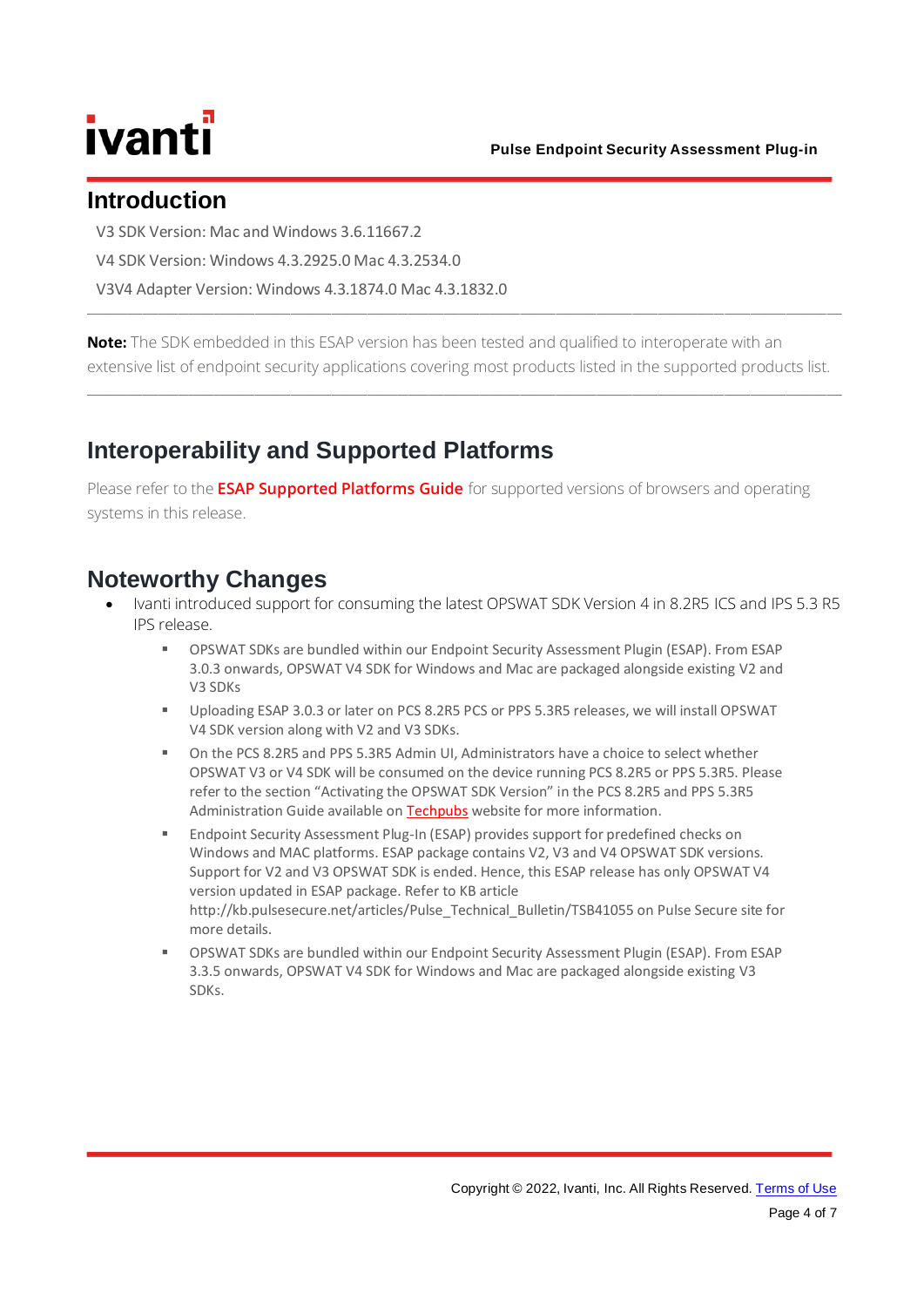### <span id="page-4-1"></span><span id="page-4-0"></span>**ESAP 4.0.1 and Ivanti Connect Secure/Ivanti Policy Secure Compatibility Chart**

This ESAP package can be installed on the following Ivanti Connect Secure/ Ivanti Policy Secure software versions.

- ICS 9.1RX
- PCS 9.0RX
- PCS 8.3Rx
- PCS 8.2Rx
- PCS 8.1Rx
- IPS 9.1RX
- PPS 9.0RX
- PPS 5.4Rx
- PPS 5.3Rx
- PPS 5.2Rx
- PPS 5.1Rx

#### **Note:**

The ESAP package may install and function without any errors on older releases. However, as the install has not been tested, we recommend that it be used only on the above versions of software releases.

\_\_\_\_\_\_\_\_\_\_\_\_\_\_\_\_\_\_\_\_\_\_\_\_\_\_\_\_\_\_\_\_\_\_\_\_\_\_\_\_\_\_\_\_\_\_\_\_\_\_\_\_\_\_\_\_\_\_\_\_\_\_\_\_\_\_\_\_\_\_\_\_\_\_\_\_\_\_\_\_\_\_\_\_\_\_\_\_\_\_\_\_\_\_\_\_\_\_\_\_\_\_\_\_\_\_\_\_\_\_\_\_\_\_\_\_\_\_\_\_\_\_\_\_\_\_ \_\_\_\_\_\_\_

• This ESAP package contains V3 and V4 versions of OPSWAT SDK. From the above compatibility chart V4 is applicable only for release above 8.2R5 and 5.3R5.

\_\_\_\_\_\_\_\_\_\_\_\_\_\_\_\_\_\_\_\_\_\_\_\_\_\_\_\_\_\_\_\_\_\_\_\_\_\_\_\_\_\_\_\_\_\_\_\_\_\_\_\_\_\_\_\_\_\_\_\_\_\_\_\_\_\_\_\_\_\_\_\_\_\_\_\_\_\_\_\_\_\_\_\_\_\_\_\_\_\_\_\_\_

#### <span id="page-4-2"></span>Support Has Been Added for the Following Products in ESAP 4.0.1 **V4 List of Supported Products**

#### **Windows OS**

#### **Antivirus Products**

- Asiainfo OfficeScan Agent (16.x)
- Cybereason ActiveProbe (22.x)
- Cybereason ActiveProbe Antimalware (22.x)
- Malwarebytes Anti-Malware Premium (4.5.x)
- Stormshield Endpoint Security Evolution Agent (2.x)
- VIPRE Business (10.x)
- WithSecure Elements EPP for Computers Premium (3.x)
- 安心ネットセキュリティ (20.x)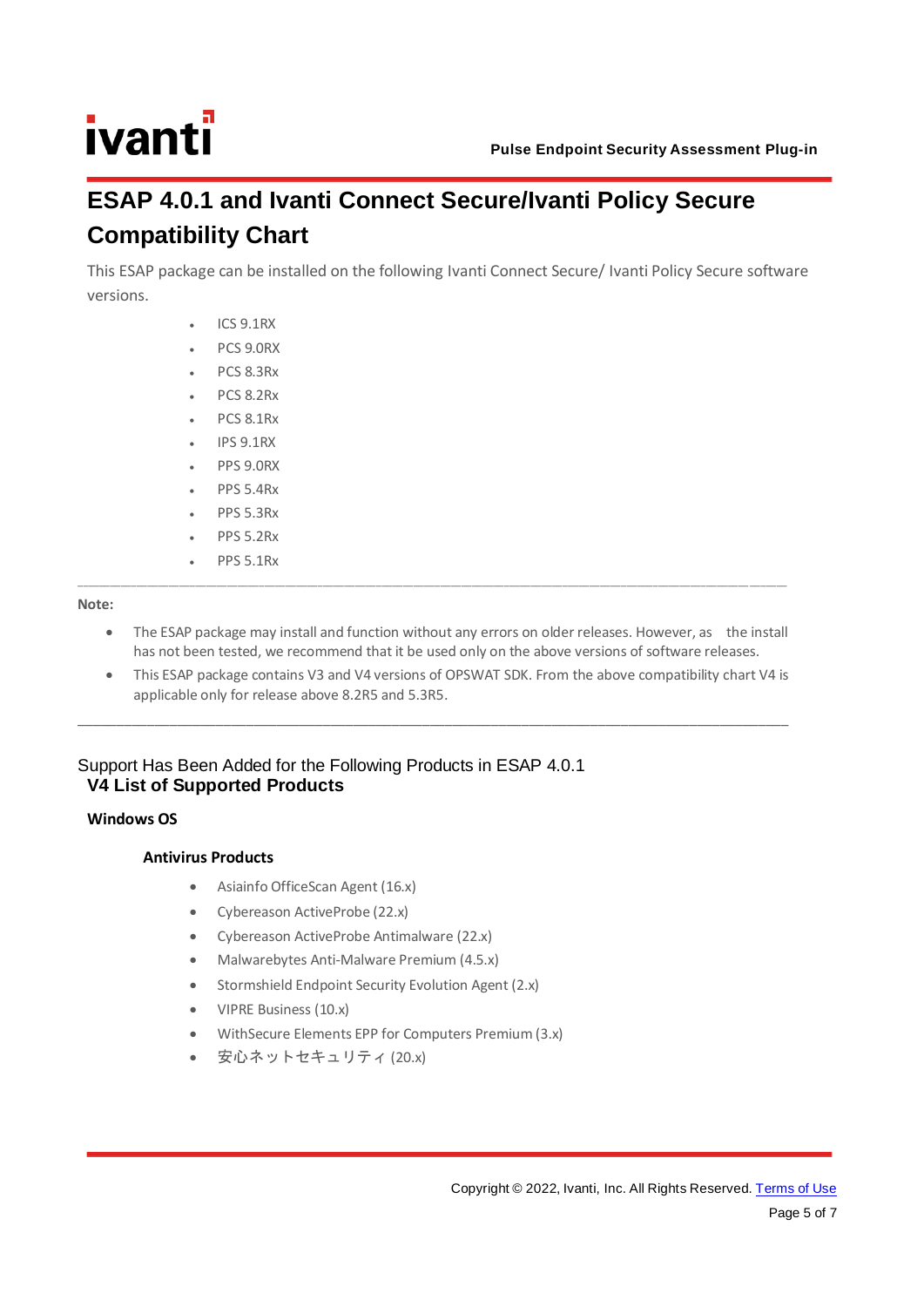#### **Pulse Endpoint Security Assessment Plug-in**

#### **Antispyware Products**

- Asiainfo OfficeScan Agent (16.x)
- Cybereason ActiveProbe (22.x)
- Cybereason ActiveProbe Antimalware (22.x)
- Malwarebytes Anti-Malware Premium (4.5.x)
- Stormshield Endpoint Security Evolution Agent (2.x)
- VIPRE Business (10.x)
- WithSecure Elements EPP for Computers Premium (3.x)
- 安心ネットセキュリティ (20.x)

#### **Firewall Products**

- Asiainfo OfficeScan Agent (16.x)
- 安心ネットセキュリティ (20.x)

#### **macOSX**

#### **Antivirus Products**

- Cybereason ActiveProbe (22.x)
- F-Secure SAFE (18.x)

### <span id="page-5-0"></span>**Fixed Issues**

The following customer support issues have been resolved in this release:

| <b>Problem ID</b> | Title                                                                                                           |
|-------------------|-----------------------------------------------------------------------------------------------------------------|
| PRS-409980        | Compliance fails using "Sophos End point Agent 2.20.x"                                                          |
| PRS-410223        | Add Support for Sophos Endpoint Agent 2022.1.0.78                                                               |
| PRS-410635        | ESET Endpoint Antivirus 6.x on MacOS fails to evaluate host checker via browser.                                |
| PRS-402699        | Bitdefender Endpoint Security Tools 7.2.1.72 antivirus is failing on virus definitions with latest ESAP version |
| PRS-407516        | Hostchecker is failing for Carbon Black Cloud Sensor 3.x for RTP check via browser                              |

### <span id="page-5-1"></span>**Known Issues/Limitations**

The following table lists known issues/limitations in in this release:

| <b>Problem ID</b> | Title <sup>1</sup>                                                                                                                                       |
|-------------------|----------------------------------------------------------------------------------------------------------------------------------------------------------|
| 958840, 845980    | Remediation of Windows Firewall 8 in agentless mode requires administrative privileges and UAC should be<br>turned off.                                  |
| 502783            | Endpoint Protection 11.x/12.x is not performed when UAC is enabled or if the scan logs have been deleted or if<br>system scans has never been performed. |